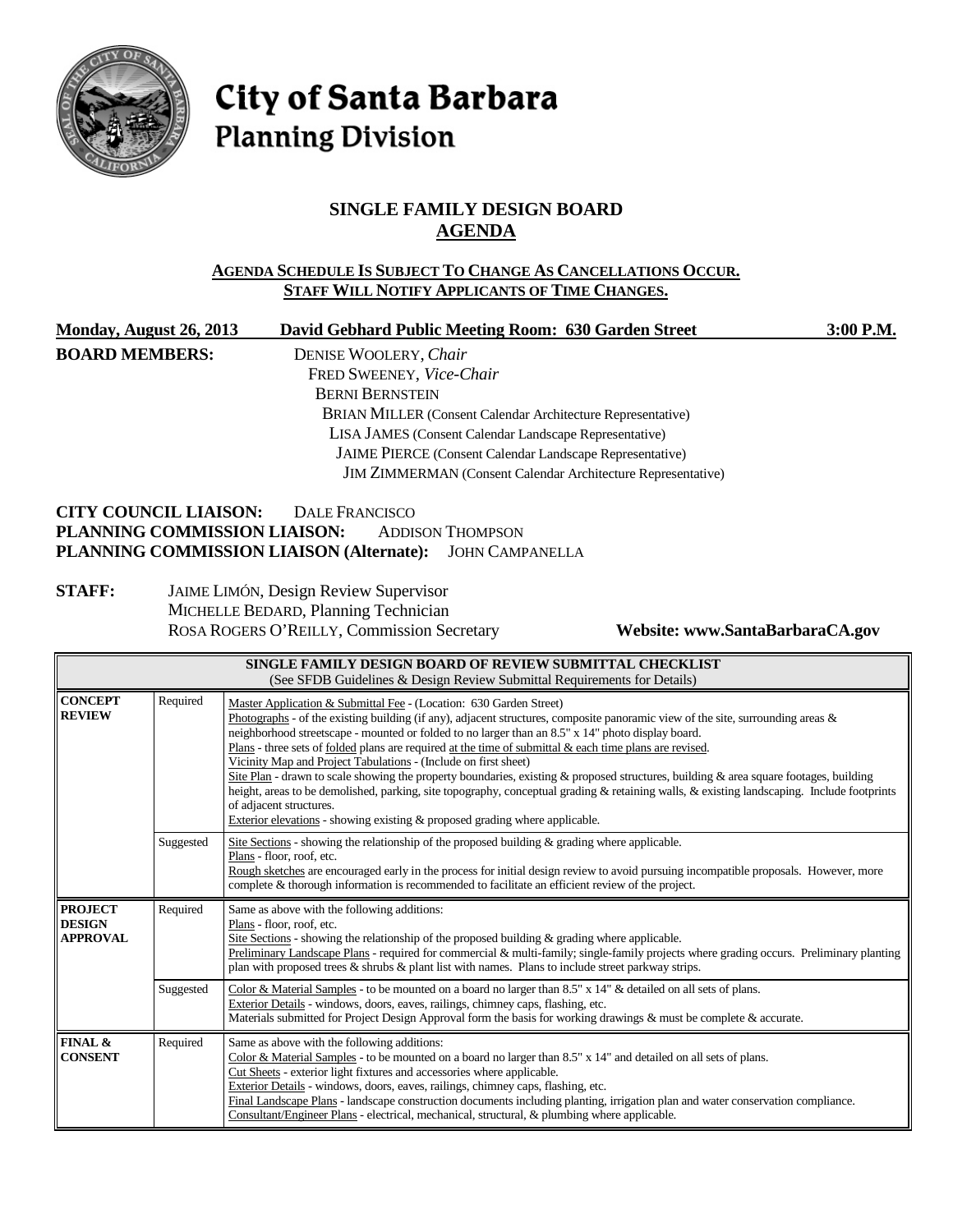**AGENDAS, MINUTES, REPORTS, PLANS & PUBLIC RECORD WRITINGS.** Copies of all documents relating to agenda items are available for review at 630 Garden Street, and agendas and minutes are posted online at [www.SantaBarbaraCA.gov/SFDB.](http://www.santabarbaraca.gov/ABR) If you have any questions or wish to review the plans, please contact Michelle Bedard, Single Family Design Board (SFDB) Planning Technician, at (805) 564-5470, extension 4551, or by email at [MBedard@SantaBarbaraCA.gov.](mailto:MBedard@SantaBarbaraCA.gov) Office hours are 8:30 a.m to 4:30 p.m., Monday through Thursday, and every other Friday. Please check our website under *City Calendar* to verify closure dates. **Materials related to an item on this agenda submitted to the SFDB after distribution of the agenda packet are available for public inspection in the Community Development Department located at 630 Garden Street, during normal business hours.** Writings that are a public record under Government Code § 54957.5(a) and that relate to an agenda item for an open session of a regular meeting of the SFDB and that are distributed to a majority of all of the members of the SFDB during the meeting are available for public inspection by the door at the back of the David Gebhard Public Meeting Room, 630 Garden Street, Santa Barbara, CA.

**PUBLIC COMMENT.** The public has the opportunity to comment on any item on today's agenda. The Chair will announce when public testimony can be given for each item on the agenda. Speaker slips are available by the door and should be filled in and handed to the SFDB Secretary (adjacent to the window) before the agenda item begins. Please indicate which item you would like to address on the speaker slip and, in your testimony, which portion of the project you will be addressing in your comments. Each speaker is allocated two minutes for public comment due to time constraints. Written public comment letters and emails received prior to the meeting are typically distributed to the SFDB at their meeting.

**STATE POLITICAL REFORM ACT SOLE PROPRIETOR ADVISORY.** State law, in certain circumstances, allows an architect, engineer or a person in a related profession who is a "sole practitioner" to make an informational presentation of drawings or submissions of an architectural, engineering, or similar nature to the same Board on which they are seated, if the practitioner does not advocate for the project. Full details regarding this exception are posted in the back of the David Gebhard Public Meeting Room and available at the Community Development Department located at 630 Garden Street, Santa Barbara, CA.

#### **PLEASE BE ADVISED**

The following advisories are generally also contained in the City's Single Family Design Board General Design Guidelines and Meeting Procedures (SFDB Guidelines). The specific SFDB Guideline number related to each advisory is listed in parenthesis after each advisory. Applicants are encouraged to review the full version of the SFDB Guidelines.

- The approximate time the project will be reviewed is listed to the left of each item. It is suggested that applicants arrive 15 minutes early. The agenda schedule is subject to change as cancellations occur. Staff will notify applicants of time changes. (3.2.2)
- The applicant's presence is required. If an applicant is not present, the item will be postponed indefinitely. If an applicant cancels or postpones an item without providing advance notice, the item will be postponed indefinitely and will not be placed on the following SFDB agenda. In order to reschedule the item for review, a rescheduling fee will be paid and the applicant must fill out and file a Supplemental Application Form at 630 Garden Street (Community Development Department) in addition to submitting appropriate plans. (3.2.4)
- Substitution of plans is not allowed. If revised plans differing from the submittal sets are brought to the meeting, motions for Project Design Approval or Final Approval will be contingent upon staff review for code compliance. (3.2.4)
- Concept review comments are generally valid for one year. Per SMBC 22.69.090, a project design approval is valid for three years from the date of the approval unless a time extension has been granted or a building permit has been issued. Projects with a valid land use approval will also automatically extend the project design approval expiration date. (3.2.9) An SFDB approval does not constitute a Zoning clearance or a Building and Safety Permit.
- All approvals made by the SFDB are based on compliance with Municipal Code Chapter 22.69 and with adopted SFDB guidelines. Decisions of the SFDB may be appealed to the City Council. For further information on appeals, contact the Planning Division Staff or the City Clerk's office. Appeals must be in writing and must be filed with the City Clerk at City Hall, 735 Anacapa Street, within ten (10) calendar days of the meeting and which the Board took action or rendered its decision. (3.2.9)
- CEQA Guidelines §15183 Exemptions (Projects Consistent with General Plan). Under this California Environmental Quality Act (CEQA) Guidelines section, projects with new development (new nonresidential square footage or new residential units) qualify for an exemption from further environmental review documents if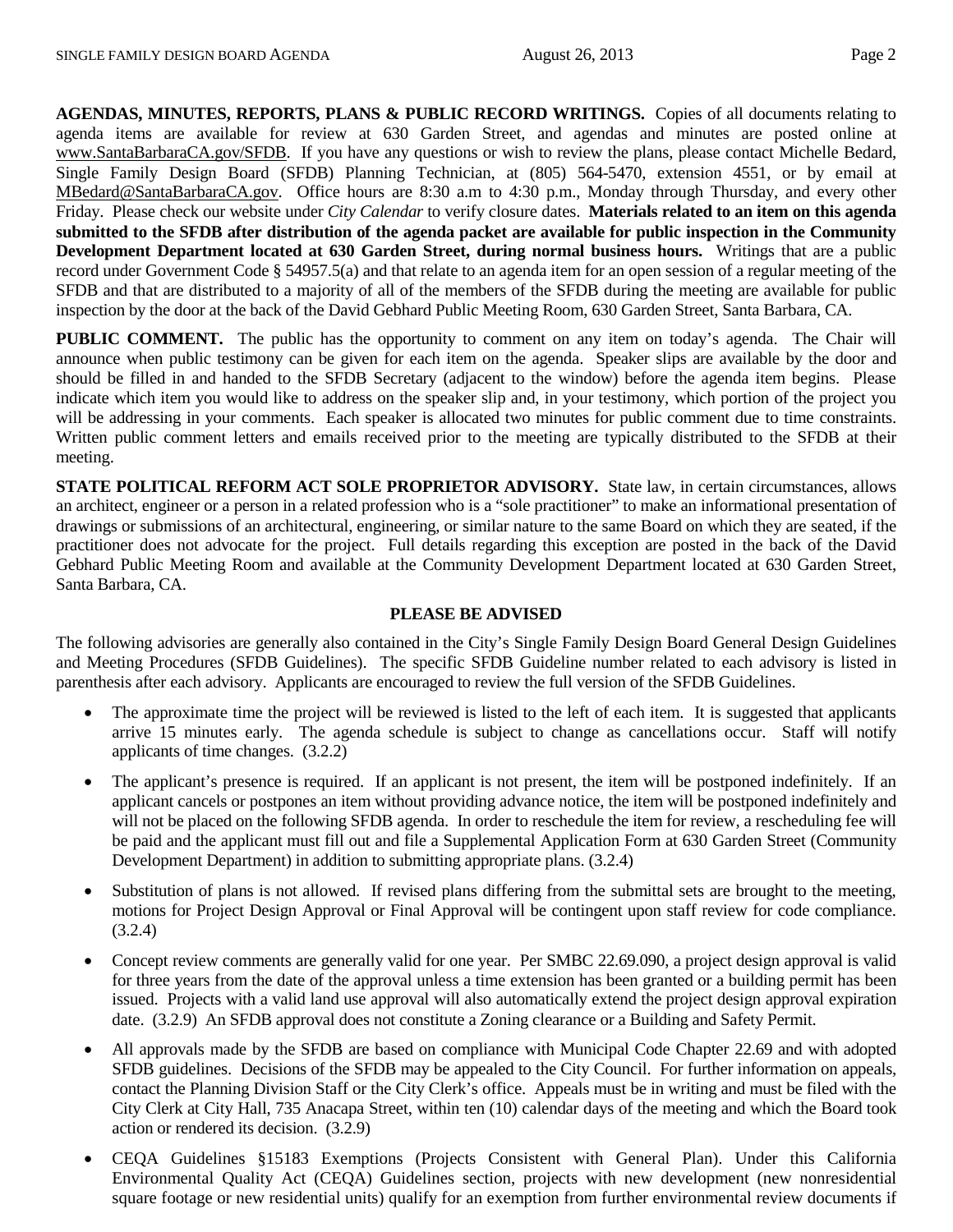(1) they are consistent with the General Plan development density evaluated in the 2011 General Plan Program Environmental Impact Report, and (2) any potentially significant project-specific impacts are addressed through existing development standards. Section 15183 exemptions are determined by staff based on a preliminary environmental review process. A decision-maker CEQA finding is required for a Section 15183 exemption. City Council General Plan environmental findings remain applicable for the project.

• **AMERICANS WITH DISABILITIES ACT:** In compliance with the Americans with Disabilities Act, if you need special assistance to gain access to, comment at, or participate in this meeting, please contact the Planning Division at (805) 564-5470, ext. 4577. If possible, notification at least 48 hours prior to the meeting will enable the City to make reasonable arrangements in most cases.

#### **LICENSING ADVISORY:**

The Business and Professions Code of the State of California and the Municipal Code of the City of Santa Barbara restrict preparation of plans for certain project types to licensed professionals. See SFDB Guidelines 2.12 and 3.1.2C for specific information.

#### **NOTICE:**

- 1. On August 22, 2013, this Agenda was duly posted on the indoor and outdoor bulletin boards at the Community Development Department, 630 Garden Street, and online at [www.SantaBarbaraCA.gov.](http://www.santabarbaraca.gov/)
- 2. This regular meeting of the Single Family Design Board will be broadcast live on City TV-18, or on your computer via [http://www.SantaBarbaraCA.gov/Government/Video/](http://www.santabarbaraca.gov/Government/Video/) and then clicking *City TV-18 Live Broadcast*. City TV-18 will also rebroadcast this meeting in its entirety the following Wednesday morning at 8:00 A.M. An archived video copy of this meeting will be viewable on computers with high speed internet access the following Wednesday at [www.SantaBarbaraCA.gov/SFDB](http://www.santabarbaraca.gov/SFDB) and then clicking *Videos.*

#### **GENERAL BUSINESS:**

- A. Public Comment: Any member of the public may address the Single Family Design Board for up to two minutes on any subject within their jurisdiction that is not scheduled for a public discussion before the Board on that day. The total time for this item is ten minutes. (Public comment for items scheduled on today's agenda will be taken at the time the item is heard.)
- B. Approval of the minutes of the Single Family Design Board meeting of **August 12, 2013**.
- C. Consent Calendar of **August 19, 2013**, and **August 26, 2013**.
- D. Announcements, requests by applicants for continuances and withdrawals, future agenda items, and appeals.
- E. Subcommittee Reports.

### **CONCEPT REVIEW - NEW ITEM**

### **1. 521 SANTA BARBARA ST C-M Zone**

| (3:10) | Assessor's Parcel Number:  | 031-201-009       |
|--------|----------------------------|-------------------|
|        | <b>Application Number:</b> | MST2013-00332     |
|        | Owner:                     | Reh Property, LLC |
|        | Applicant:                 | SolForce          |

(Proposal to install a 9.045 kW rooftop solar photovoltaic system on an existing, 751 square foot, twostory, single-family residence. Also proposed is to replace the existing 100 amp meter main panel with a new 150 amp meter main panel in the same location. The parcel is currently under construction for a new single-family residence under BLD2012-00553.)

**(Referred from Consent on August 19, 2013. Action may be taken if sufficient information is provided.)**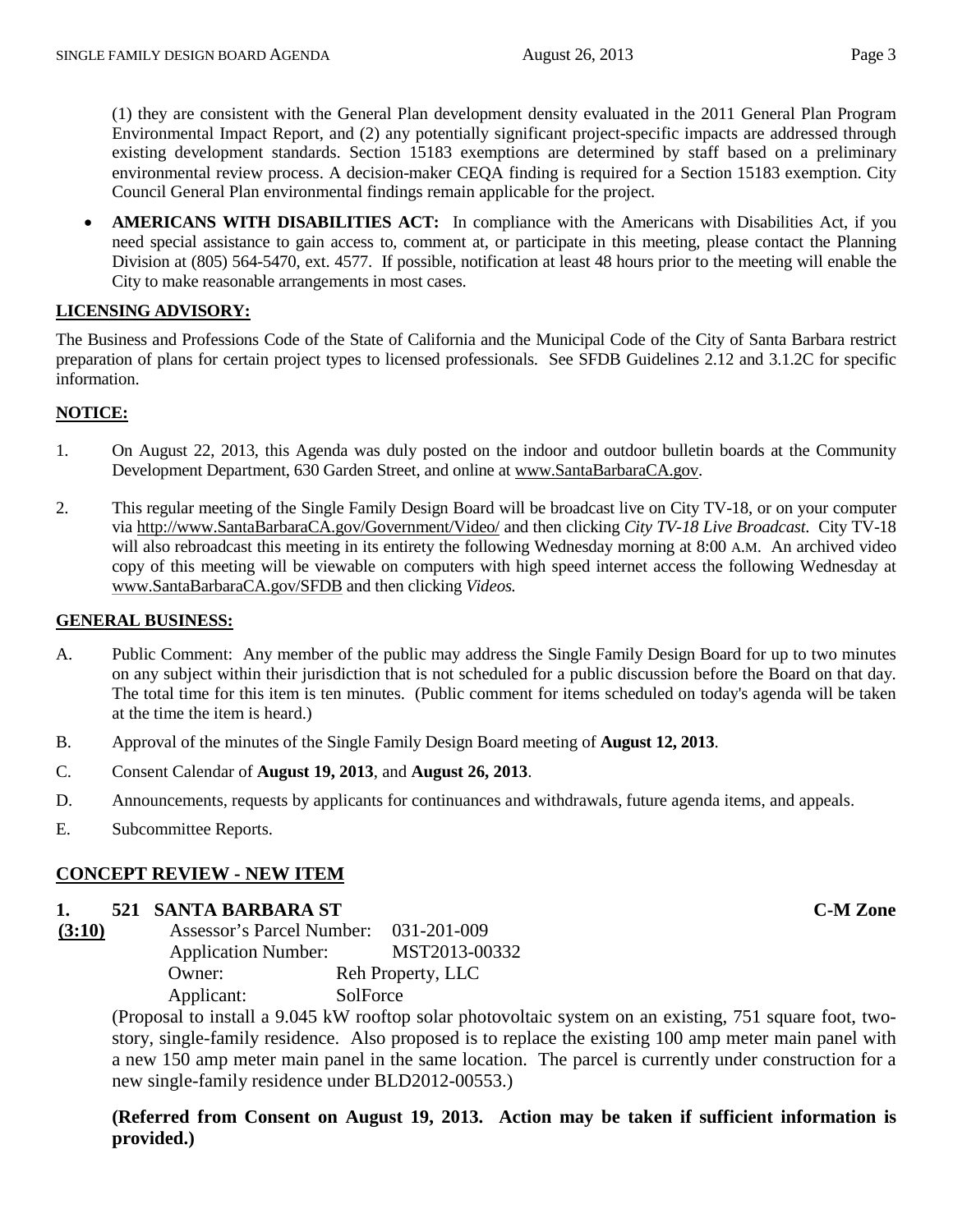#### **REVIEW AFTER FINAL**

**2. 616 E VALERIO ST**<br> **(3:30) Assessor's Parcel Number:** 027-270-003 **(3:30)** Assessor's Parcel Number: 027-270-003 Application Number: MST2013-00030 Owner: Catherine Edwardson Architect: Harrison Design Associates

(Proposal to convert an existing duplex into a new 3,454 square foot, three-story single-family residence with an attached 462 square foot two-car garage. The proposal includes an interior remodel of the existing 552 square foot basement and converting 54 square feet of existing basement crawl space into a new habitable floor area. Exterior alterations include eliminating the gable roof element at the front elevation, demolish and rebuild the 68 square foot front porch, demolish the existing 225 square foot second story deck and replace with a new 396 square foot second story deck, addition of new Juliette balconies, and door and window alterations. The proposed development total of 3,916 square feet, located on a 10,704 square foot parcel, is 103% of the floor-to-lot-area ratio (FAR) guideline for an (R-2) two-family residentially zoned parcel.)

**(Review After Final to remove the exterior stairs at the laundry room, add a new set of exterior stairs at the rear deck, relocate an existing site gate, revised doors on the south elevation, revised guard rails and surface decking material, revised bay window on the east elevation, and revised roof color.)**

# **SFDB-CONCEPT REVIEW (CONT.)**

### **3. 2430 CALLE ALMONTE E-1 Zone**

| (3:50) | <b>Assessor's Parcel Number:</b> | 041-412-012                 |
|--------|----------------------------------|-----------------------------|
|        | <b>Application Number:</b>       | MST2013-00020               |
|        | Owner:                           | Farzeen & Venus Nasri Trust |
|        | Designer:                        | Eric Swenumson              |
|        |                                  |                             |

(Proposal to construct a one-story 34 square foot addition, and a new second-story, 846 square foot, addition to an existing one-story, 1,839 square foot, single-family residence, with an attached, 415 square foot, two-car garage. The proposal includes a new 170 square foot second-story deck above the garage. The proposed total of 3,134 square feet, located on a 9,972 square foot lot in the Hillside Design District, is 85% of the required floor-to-lot area ratio (FAR). The proposal includes Staff Hearing Officer review for a requested zoning modification.)

**(Fourth concept review. Comments only; project requires environmental assessment and Staff Hearing Officer review for a requested zoning modification. The project was last reviewed on May 6, 2013.)**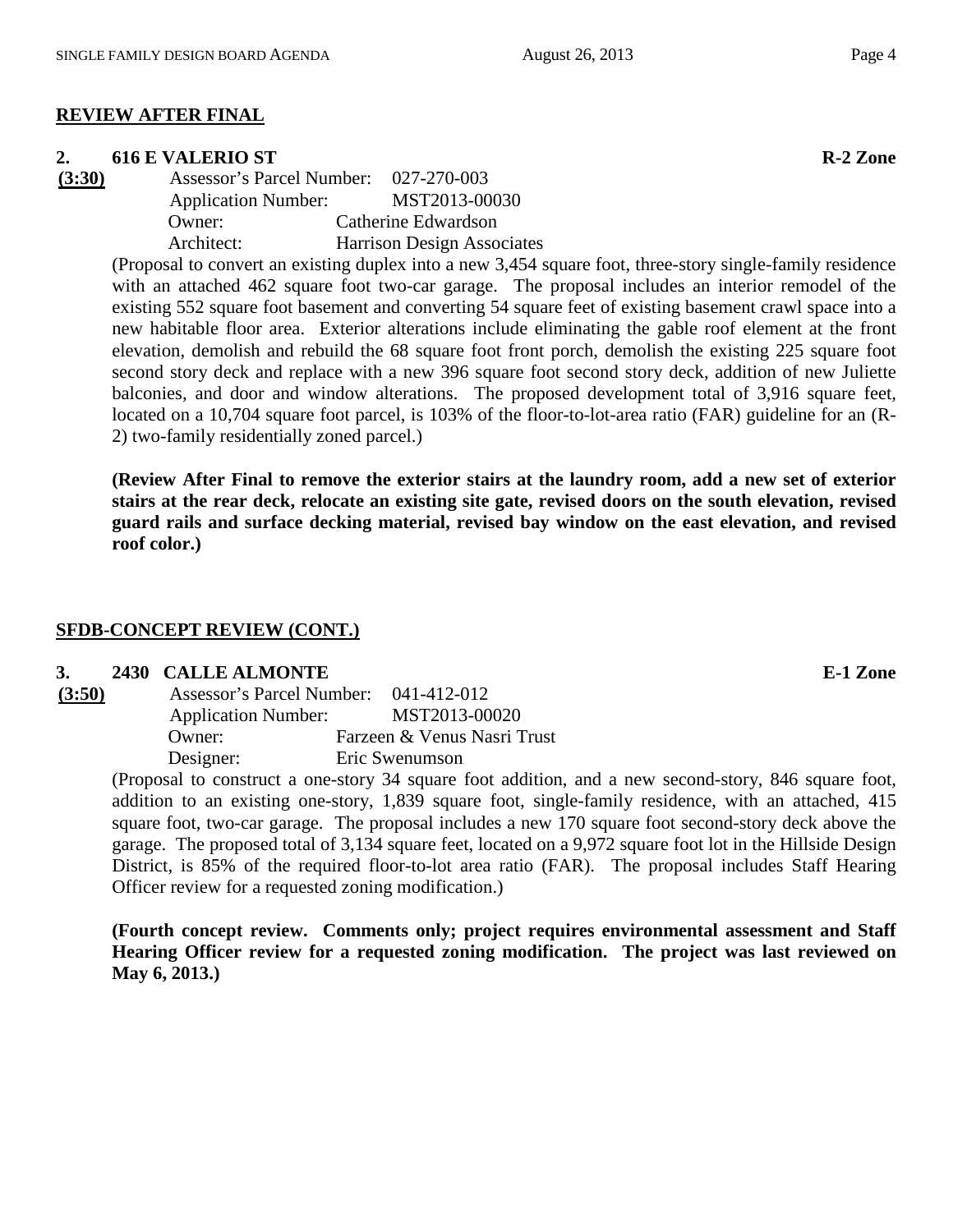### **CONCEPT REVIEW - NEW ITEM: PUBLIC HEARING**

#### **4. 438 CONEJO RD A-1 Zone**

**(4:25)** Assessor's Parcel Number: 019-061-013 Application Number: MST2013-00336 Owner: Luis Fernandez Architect: Jose Luis Esparza

> (Proposal to construct a three-story, 1,997 square foot, single-family residence and an attached 400 square foot two-car garage. The previous residence was destroyed in the Tea Fire. The proposal includes the removal of six (6) existing tress, new site walls and decks, 299 cubic yards of on-site grading, and 242 cubic yards of export. The proposal includes Staff Hearing Officer review for requested zoning modifications. The proposed total of 2,397 square feet, located on a 6,880 square foot parcel in the Hillside Design District, is 83% of the maximum required floor to lot area ratio (FAR).)

> **(Concept review only; project requires environmental assessment and Staff Hearing Officer review for requested zoning modifications.)**

#### **SFDB-CONCEPT REVIEW (CONT.)**

#### **5. 1727 SANTA BARBARA ST E-1 Zone**

| (5:05) | Assessor's Parcel Number: 027-111-017 |                      |
|--------|---------------------------------------|----------------------|
|        | <b>Application Number:</b>            | MST2013-00276        |
|        | Owner:                                | Peter & Dorian Hirth |
|        | Engineer:                             | Windward Engineering |
|        | Applicant:                            | Ken Dickson          |
|        | Architect:                            | Mark Wienke          |
|        | Landscape Architect: Barefoot Designs |                      |

(This is a revised proposal to construct a new, two-story, 3,182 square foot, single-family residence, with an attached, 461 square foot, two-car garage, located on a 10,200 square foot lot. The proposed total of 3,643 square feet is 96% of the maximum floor-to-lot area ratio (FAR). This proposal replaces the original project approved in 2008. The original proposal involved the construction of a new, twostory, 3,731 square foot, single-family residence, including a detached, two-car garage. The original project obtained a Planning Commission approval for an FAR modification to allow the building height to exceed 25 feet in combination with an FAR greater than 85% of the maximum FAR. An FAR modification is no longer required as the revised project has been reduced to not exceed the maximum building height of 25-feet. The revised design also includes a revised architectural style. The proposal includes the removal of approximately seven Pittosporum trees and one cedar tree.)

**(Third concept review. Action may be taken if sufficient information is provided. The project was last reviewed on August 12, 2013. Project requires environmental finding for CEQA Guidelines Section 15183 Exemption prior to Project Design Approval.)**